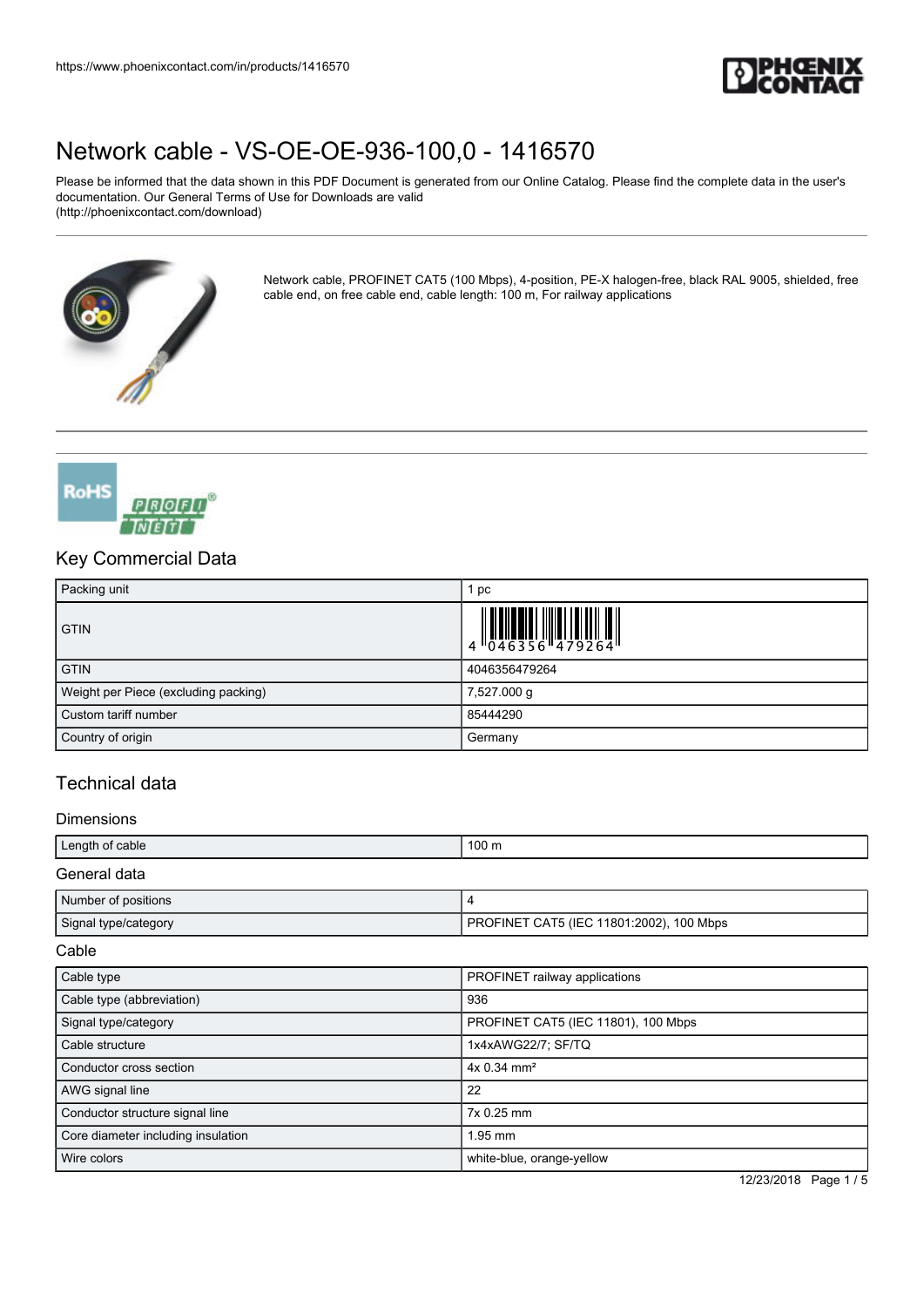

## Technical data

### Cable

| Overall twist                                 | Star quad                                                  |
|-----------------------------------------------|------------------------------------------------------------|
| Shielding                                     | Plastic-coated aluminum foil, tinned copper braided shield |
| Optical shield covering                       | 100 %                                                      |
| External sheath, color                        | black RAL 9005                                             |
| Outer sheath thickness                        | $\geq 0.8$ mm                                              |
| External cable diameter D                     | 7.25 mm ±0,3 mm                                            |
| Minimum bending radius, fixed installation    | $6 \times D$                                               |
| Minimum bending radius, flexible installation | $10 \times D$                                              |
| Cable weight                                  | 81 g/m                                                     |
| Outer sheath, material                        | PE-X                                                       |
| Material conductor insulation                 | PE-X                                                       |
| Conductor material                            | silver-plated Cu litz wires                                |
| Conductor resistance                          | $\leq$ 54.4 $\Omega$ /km                                   |
| Working capacitance                           | $\leq$ 65 pF (core-core)                                   |
|                                               | $\leq$ 100 pF (core-shield)                                |
| Wave impedance                                | 100 Ω ±5 Ω (f = 100 MHz)                                   |
| Near end crosstalk attenuation (NEXT)         | 80 dB (with 1 MHz)                                         |
|                                               | 76 dB (at 4 MHz)                                           |
|                                               | 67 dB (at 10 MHz)                                          |
|                                               | 60 dB (at 31.5 MHz)                                        |
|                                               | 56 dB (at 62.5 MHz)                                        |
|                                               | 53 dB (at 100 MHz)                                         |
| Remote crosstalk attenuation (FEXT)           | 80 dB (with 1 MHz)                                         |
|                                               | 70 dB (at 4 MHz)                                           |
|                                               | 65 dB (at 10 MHz)                                          |
|                                               | 58 dB (at 31.5 MHz)                                        |
|                                               | 59 dB (at 62.5 MHz)                                        |
|                                               | 67 dB (at 100 MHz)                                         |
| Attenuation                                   | 2 dB (with 1 MHz)                                          |
|                                               | 4 dB (at 4 MHz)                                            |
|                                               | 6.5 dB (at 10 MHz)                                         |
|                                               | 10.5 dB (at 31.5 MHz)                                      |
|                                               | 14 dB (at 62.5 MHz)                                        |
|                                               | 18 dB (at 100 MHz)                                         |
| Return loss (RL)                              | 35 dB (at 4 MHz)                                           |
|                                               | 35 dB (at 10 MHz)                                          |
|                                               | 35 dB (at 31.5 MHz)                                        |
|                                               | 33 dB (at 62.5 MHz)                                        |
|                                               | 33 dB (at 100 MHz)                                         |
| Signal speed                                  | 66 c                                                       |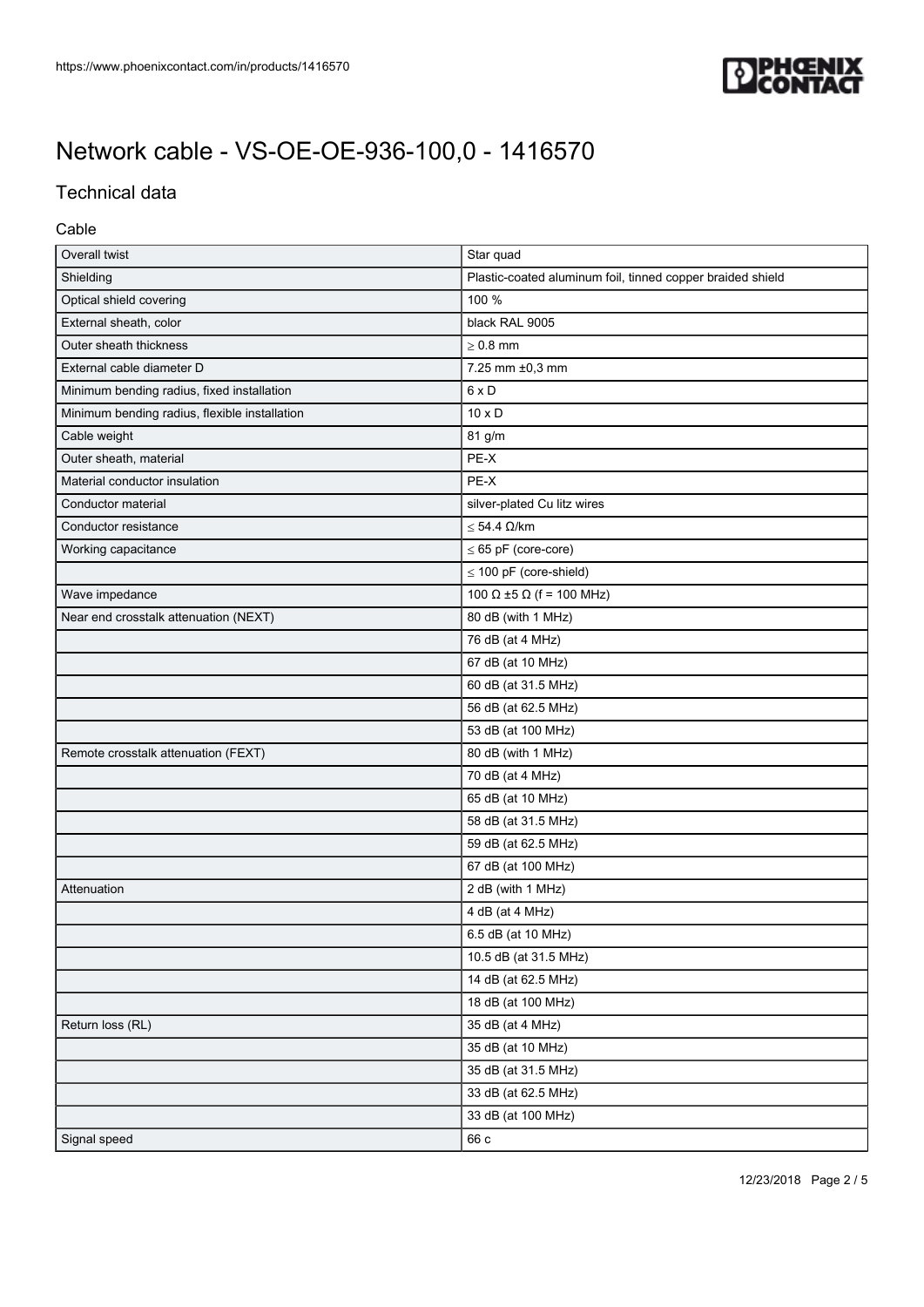

## Technical data

### Cable

| Shield attenuation               | 40 dB (30 MHz $\le$ f $\le$ 100 MHz)                     |
|----------------------------------|----------------------------------------------------------|
| Coupling resistance              | 200.00 m $\Omega$ /m (f $\leq$ 30 MHz)                   |
| Nominal voltage, cable           | 300 V AC                                                 |
| Test voltage, cable              | 2000 V AC (50 Hz, 5 minutes)                             |
| Fire protection in rail vehicles | BS 6853 (Category la, lb, ll)                            |
|                                  | GM/RT 2130 (Category la, lb, ll)                         |
|                                  | EN 45545 (Risk level HL1 - HL3)                          |
|                                  | DIN 5510 (Fire protection level 1, 2, 3, 4)              |
|                                  | NF F16-101 (Category A1, A2, B)                          |
|                                  | NF F16-101 (Class C/F0)                                  |
|                                  | <b>NFPA 130</b>                                          |
|                                  | UNI CEI 11170 (Risk level LR1 - LR4)                     |
| Flame resistance                 | EN 60332-1-2                                             |
|                                  | EN 50266                                                 |
|                                  | EN 60332-3-25                                            |
|                                  | NF C32-070, 2.1                                          |
|                                  | NF C32-070, 2.2                                          |
|                                  | UL 1685, 12 (FT4)                                        |
|                                  | in accordance with ISO 6722-1 5.22 (UN ECE-R 118.01)     |
| Halogen-free                     | According to EN 50267-2-1                                |
| Resistance to oil                | according to IRM 902, 72 h at 100 °C                     |
| Other resistance                 | Resistance to fuels according to IRM 903, 168 h at 70 °C |
| Concentration of fumes           | BS 6853 D.8.7                                            |
|                                  | EN 61034-2                                               |
|                                  | UL 1685, 12 (FT4)                                        |
| Fume corrosiveness               | EN 50267-2-2                                             |
| Fume toxicity                    | BS 6853 B.1                                              |
|                                  | EN 50305, 9.2                                            |
| Ambient temperature (operation)  | -50 °C  90 °C (cable, fixed installation)                |
|                                  | -40 °C  90 °C (cable, flexible installation)             |

#### Environmental Product Compliance

| China RoHS | Environmentally Friendly Use Period = 50                                                               |
|------------|--------------------------------------------------------------------------------------------------------|
|            | For details about hazardous substances go to tab "Downloads",<br>Category "Manufacturer's declaration" |

## Drawings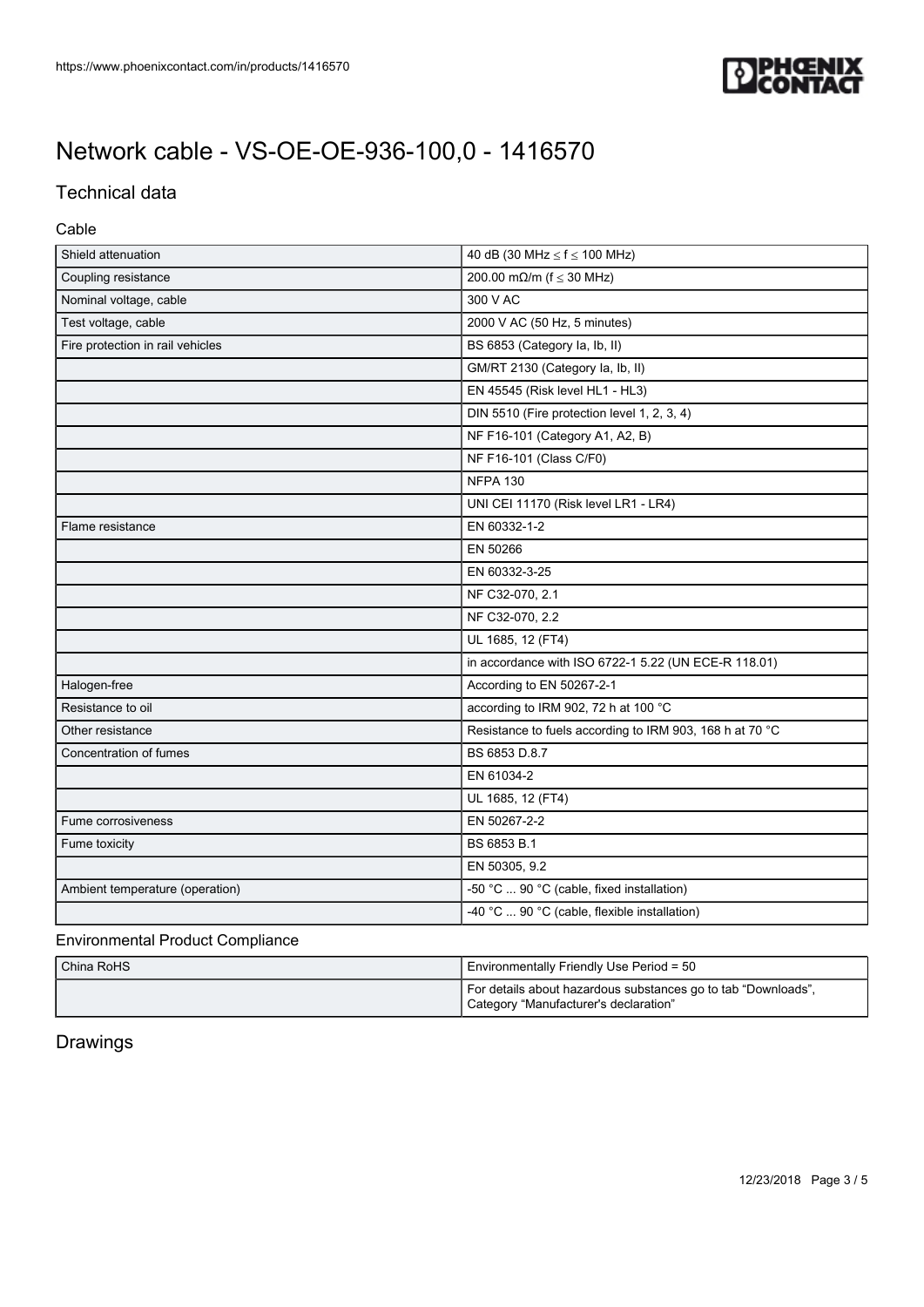

### Cable cross section



PROFINET railway applications [936]

### **Classifications**

### eCl@ss

| eCl@ss 4.0 | 27060307 |
|------------|----------|
| eCl@ss 4.1 | 27060307 |
| eCl@ss 5.0 | 27060307 |
| eCl@ss 5.1 | 19030300 |
| eCl@ss 6.0 | 27061800 |
| eCl@ss 7.0 | 27061801 |
| eCl@ss 8.0 | 27061801 |
| eCl@ss 9.0 | 27061801 |

### ETIM

| <b>ETIM 3.0</b> | EC000830 |
|-----------------|----------|
| <b>ETIM 4.0</b> | EC000830 |
| <b>ETIM 5.0</b> | EC000830 |
| ETIM 6.0        | EC000830 |

### UNSPSC

| <b>UNSPSC 6.01</b>   | 31261501 |
|----------------------|----------|
| <b>UNSPSC 7.0901</b> | 31261501 |
| UNSPSC 11            | 31261501 |
| <b>UNSPSC 12.01</b>  | 31261501 |
| UNSPSC 13.2          | 26121604 |

## Approvals

Approvals

#### Approvals

EAC

Ex Approvals